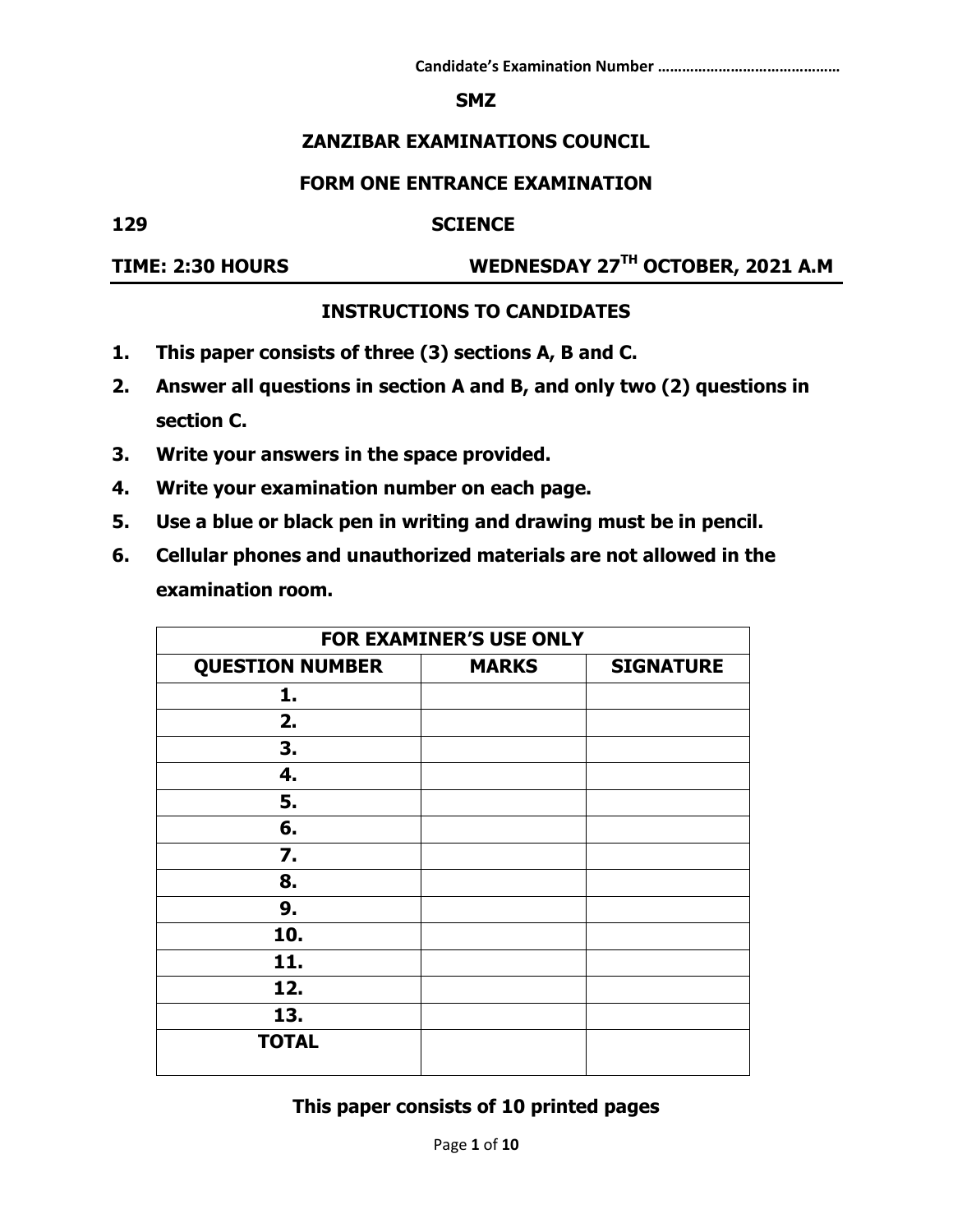# **SECTION A: (30 Marks)**

# **Answer ALL questions in this section.**

1. Choose the correct answer from the given alternatives and write its letter in the table below.

| i.    | It is thicker at the edge than at the middle<br>A. Convex lens<br>B. Concave lens<br>C. Plane mirror<br>D. Convex mirror                                       |
|-------|----------------------------------------------------------------------------------------------------------------------------------------------------------------|
| ii.   | Impulses of the image from the eye to the brain are sent by<br>A. Olfactory nerve<br>B. Auditory nerve<br>D. Cardiac nerve<br>C. Optic nerve                   |
| iii.  | The common STI disease is<br><b>B.</b> Bilharzias<br>A. Malaria<br>C. Cholera<br>D. Syphilis                                                                   |
| iv.   | Chemical substance that can supply nutrients to plant is called<br>A. Manure<br>B. Green manure<br>C. Fertilizer<br>D. Compost manure                          |
| ν.    | Which of the following is called direct current generator?<br>C. Motor D. Transformer<br>B. Dynamo<br>A. Generator                                             |
| vi.   | It is used to pick a piece of iron from the sand<br><b>B.</b> Voltmeter<br>A. Magnet<br>C. Ammeter<br>D. Machine                                               |
| vii.  | Examples of monocotyledon seeds are<br>A. Millet and beans<br>B. Beans and peas<br>D. Rice and maize<br>C. Maize and beans                                     |
| viii. | Pollination is the process of transferring the pollen grains from<br>A. Anther to stigma<br>B. Anther to ovary<br>C. Anther to filament<br>D. Anther to ovules |
| ix.   | Pinna receives the sound waves and direct them to the<br>A. Auditory canals<br>B. Oval window<br>C. Ear drum<br>D. Cochlea                                     |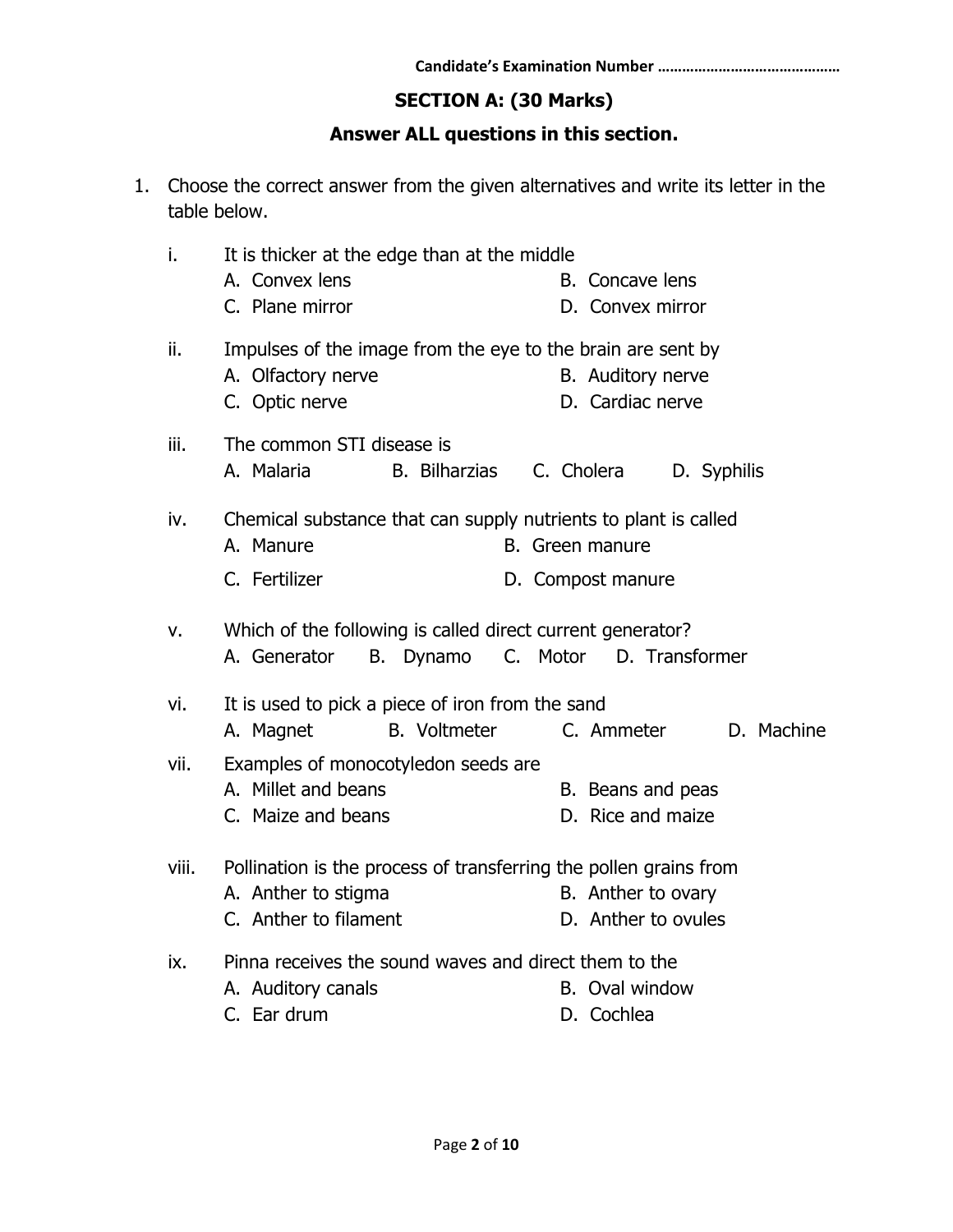x. One of the following is the chamber of the human heart

A. Right auricle B. Septum C. Aorta D. Vena cava

# **ANSWERS**

| $\cdots$ | 222.<br> |  | vii | viii |  |
|----------|----------|--|-----|------|--|
|          |          |  |     |      |  |

2. Match the item in **LIST A** with a correct response from **LIST B**. Write its letter in the table below.

|       | <b>LIST A</b>                 |    | <b>LIST B</b>                       |
|-------|-------------------------------|----|-------------------------------------|
| i.    | Sense of vision               | А. | Fight against infection in the body |
| ii.   | Energy transfer in solid      | В. | Fluid found in the cochlea          |
|       | materials                     | C. | Hard water                          |
| iii.  | Voluntary counseling          | D. | Male gamete of the flower           |
| iv.   | Fruits and vegetables         | Е. | Conduction                          |
| v.    | White blood cells             | F. | Eye                                 |
| vi.   | Easily forms lather with soap | G. | Duct that joins the kidney to the   |
| vii.  | Anther                        |    | urinary bladder                     |
| viii. | Gulley erosion                | Η. | Remove                              |
| ix.   | Endolymph                     | I. | Occur in steeps slope area          |
| X.    | Ureter                        | J. | Provided before and after HIV/AIDS  |
|       |                               |    | testing                             |
|       |                               | К. | Soft water                          |
|       |                               | L. | <b>Breaking</b>                     |
|       |                               | М. | Stone                               |
|       |                               | N. | Source of vitamins                  |
|       |                               | 0. | Stigma                              |

## **ANSWERS**

|  | Ϊİ | $\ddot{\phantom{1}}$ | vii | viii | $\ddot{\phantom{1}}$ |
|--|----|----------------------|-----|------|----------------------|
|  |    |                      |     |      |                      |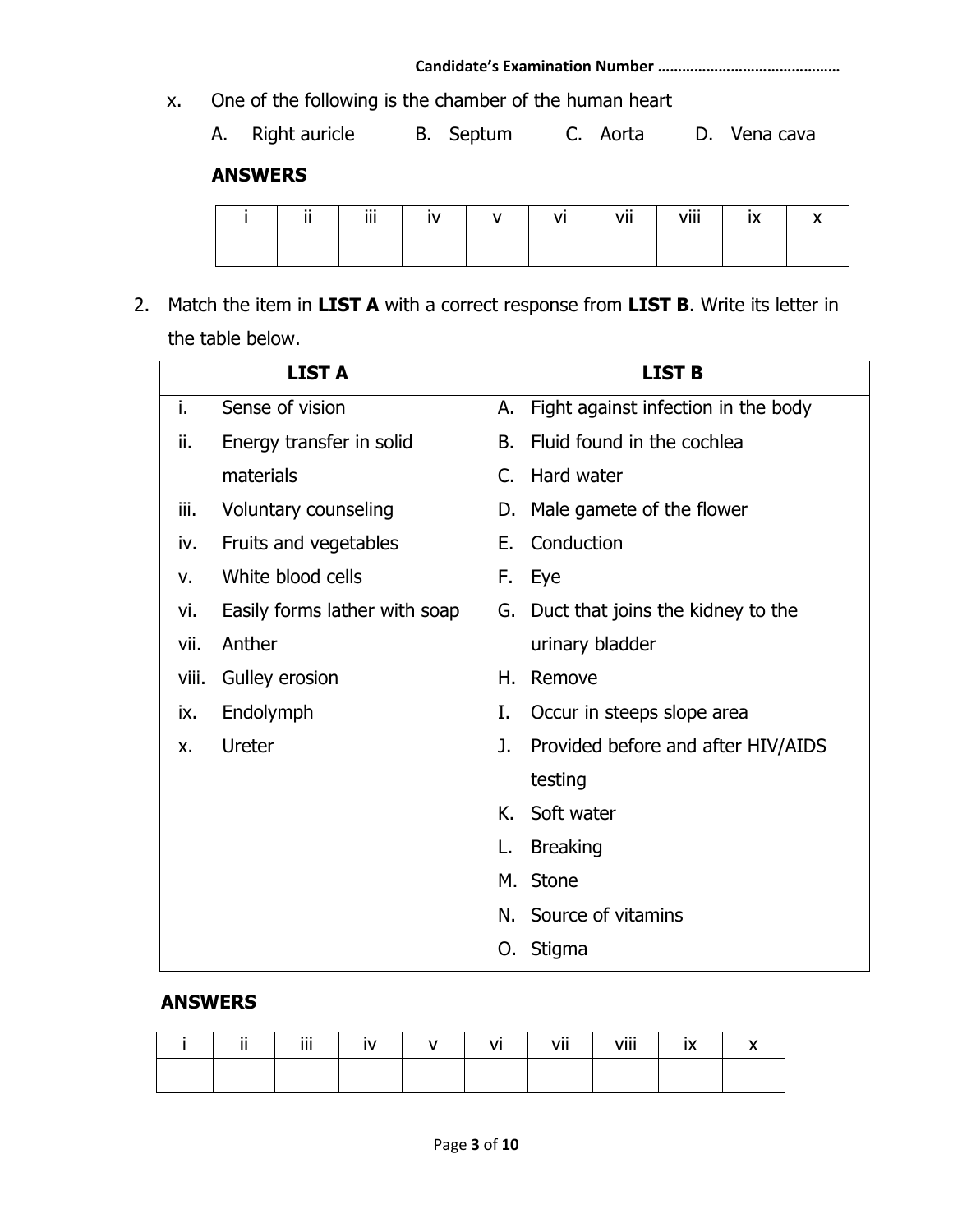3. Write **TRUE** if the sentence is right and **FALSE** if the sentence is wrong in the given spaces.

| The pancreatic juice has enzymes that digest protein food into amino acid |  |
|---------------------------------------------------------------------------|--|
| and carbohydrates into glucose.                                           |  |
|                                                                           |  |

ii. Ileum is short and much coiled small intestine. iii. The sun is an artificial source of light. iv. Virtual image cannot be formed on a screen. v. Herpes simplex virus causes genital herpes. vi. Two terminals of a cell are positive and negative. vii. Magnetic materials cannot be attracted by magnet. viii. Presence of air spaces in a body helps it to float in water. ix. Endocarp is a part of fruit which cover the seed. x. Peas and ground nuts are fleshy fruits.

## **SECTION B: (50 Marks)**

## **Answer ALL questions in this section.**

4. Choose the correct answers from the box below and fill in the blanks.

\_\_\_\_\_\_\_\_\_\_\_\_\_\_\_\_\_\_\_\_\_\_\_\_\_\_\_.

- a) Temperature is the degree of \_\_\_\_\_\_\_\_\_\_\_\_\_\_ or \_\_\_\_\_\_\_\_\_\_\_\_\_\_ of the body.
- b) The inability of a person to bear  $\Box$  is called  $\Box$
- c) The common herbivorous aquatic animals are \_\_\_\_\_\_\_\_\_\_\_\_\_\_\_\_\_\_\_\_\_\_\_\_\_\_\_\_\_\_\_\_\_\_ and  $\qquad \qquad \qquad \qquad \qquad \qquad$
- d) Water vapour in the atmosphere is the results of and  $\qquad \qquad \qquad \qquad \qquad \qquad$
- e) Material that allows electricity to pass through is called \_\_\_\_\_\_\_\_\_\_\_\_\_\_\_\_\_\_ while material that control the size of current flowing in a circuit is known as

hotness, sardines, conductor, evaporation, children, condensation, osmosis, tilapia, sterility, coldness, resistor, insulator, fertility.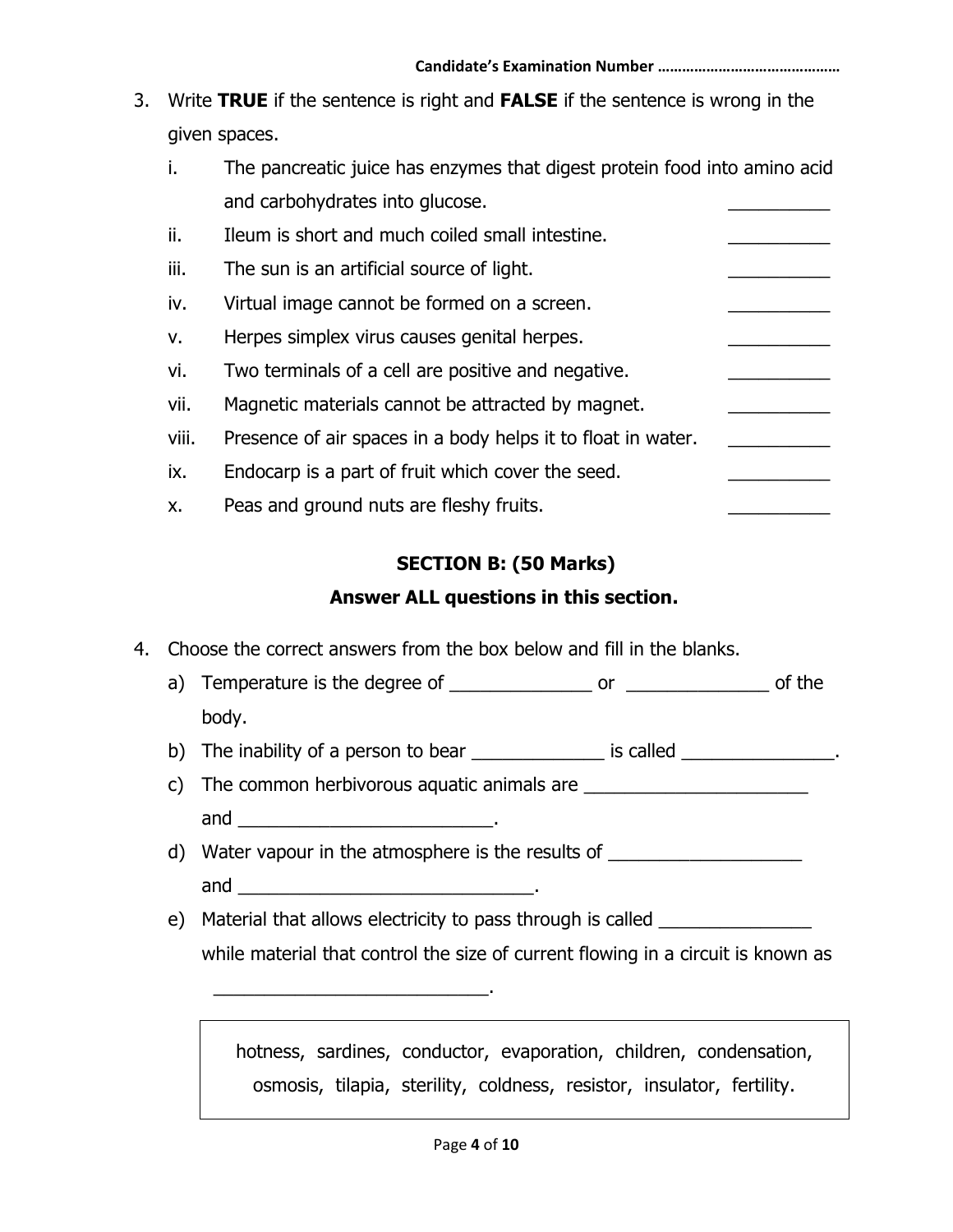| 5. | a)            | What is air?                                                 |
|----|---------------|--------------------------------------------------------------|
|    | b)            | Mention two (2) uses of air.                                 |
|    | $\mathsf{c})$ | List four (4) causes of air pollution.                       |
|    |               |                                                              |
| 6. | a)            | Define soil.                                                 |
|    |               | b) Write three (3) activities that lead to soil degradation. |
|    | $\mathsf{c})$ | Mention three (3) agents of soil erosion.                    |
|    |               |                                                              |
|    |               | Page 5 of 10                                                 |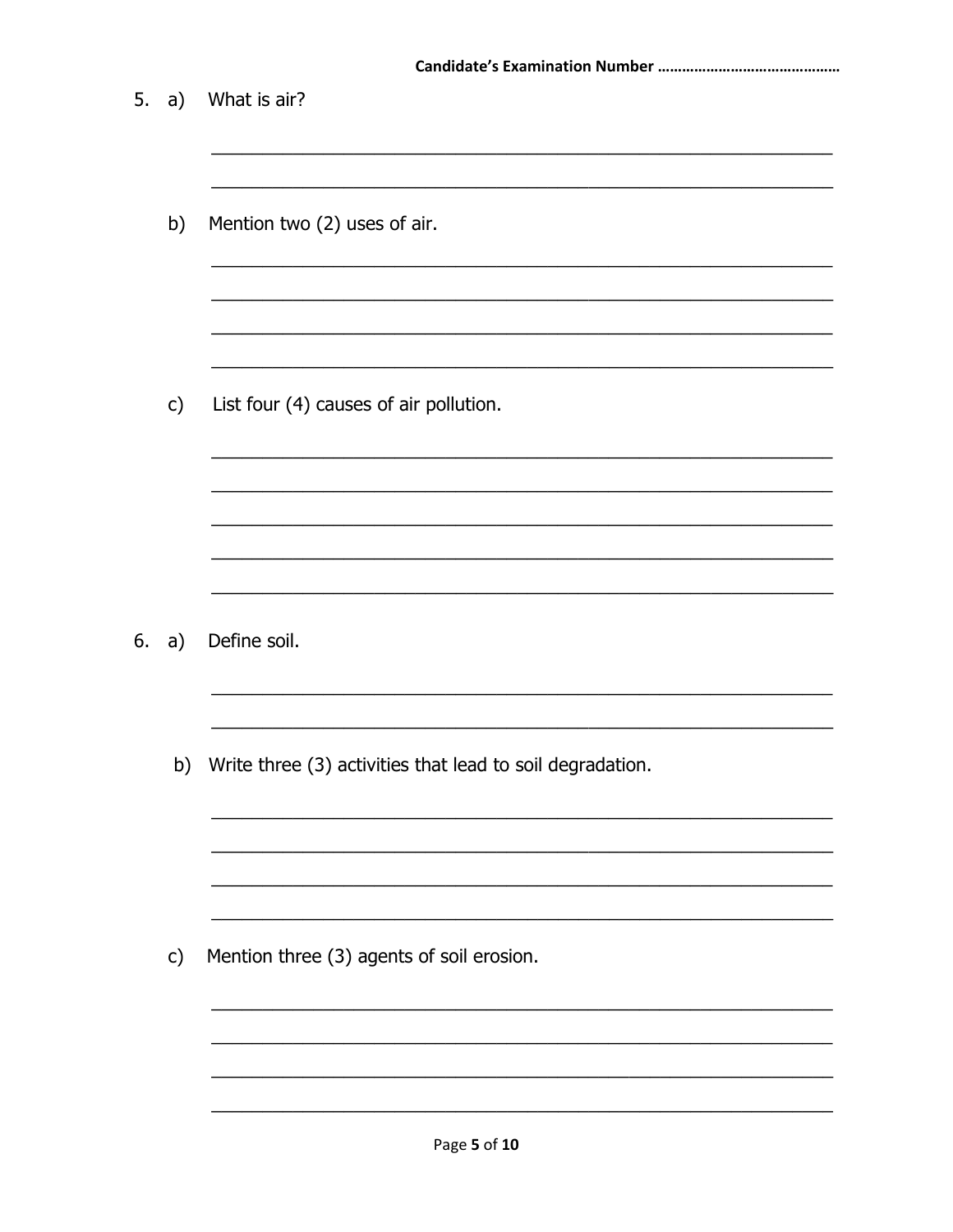| 7. |              | a) What is nervous system?                                                              |
|----|--------------|-----------------------------------------------------------------------------------------|
|    |              | b) Write the function of the following parts of human ear.<br>Semicircular canals<br>i. |
|    |              | ii.<br>Cochlea                                                                          |
|    |              | iii. Hairs and mucus                                                                    |
| 8. |              | a) Briefly explain one (1) importance of machine in our daily life.                     |
|    |              | b) Write four (4) examples of simple machine.                                           |
|    | $\mathsf{C}$ | Mention simple machine that magnify speed.                                              |
|    |              |                                                                                         |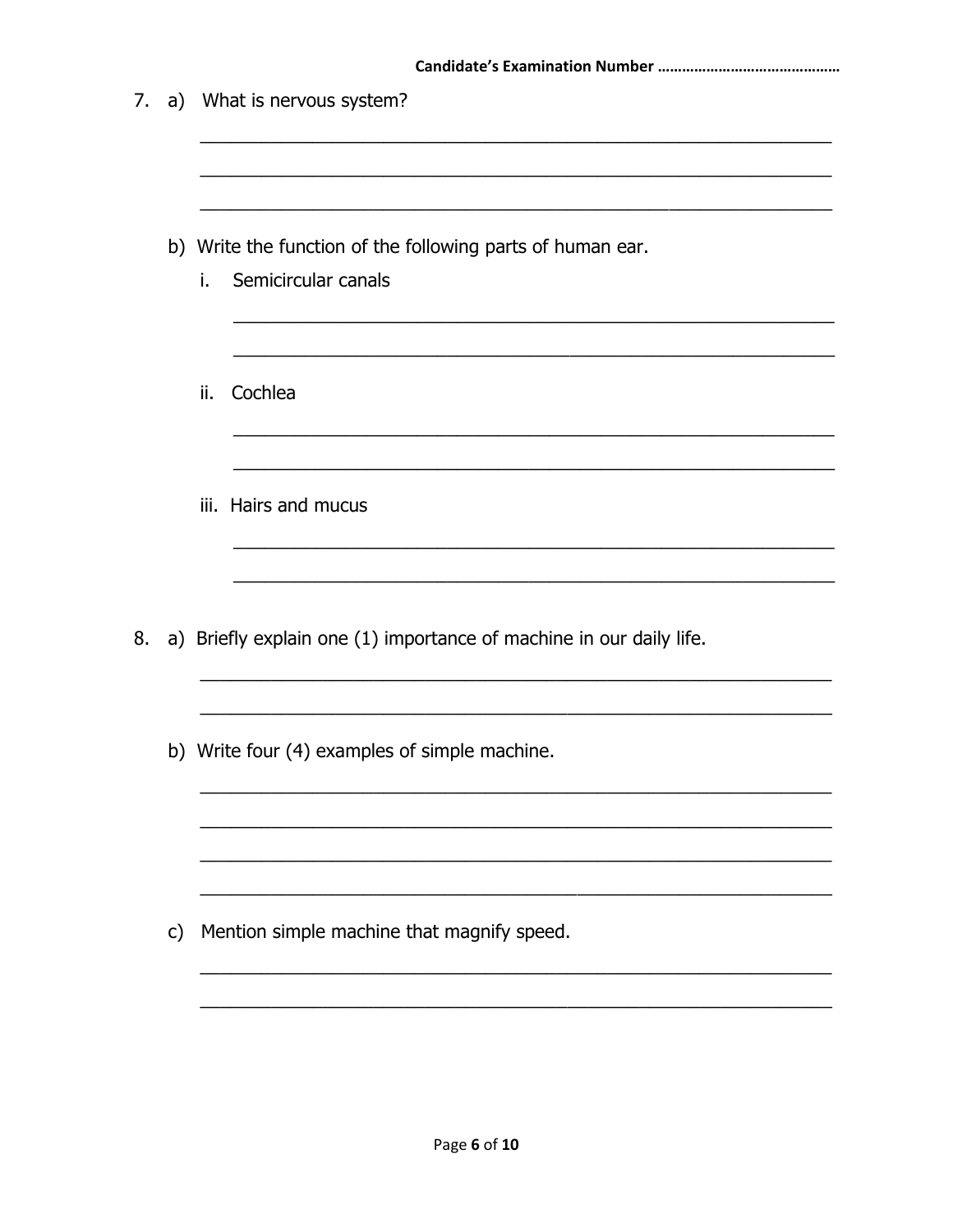- 9. a) Write the long form of the following abbreviations on body health.
	- i. STI
	-
	- b) List two (2) examples of pathogens.
	- c) Mention four (4) precautions to be taken when dealing (care) with people living with HIV/AIDS.

## **SECTION C: (20 Marks)**

### Answer any two (2) questions from this section.

10. a) With example differentiate between solute and solvent.

b) Complete the following word equations by writing the name of solution formed.

- i. Water + soap  $\qquad \qquad$
- ii. Water + sugar  $\longrightarrow$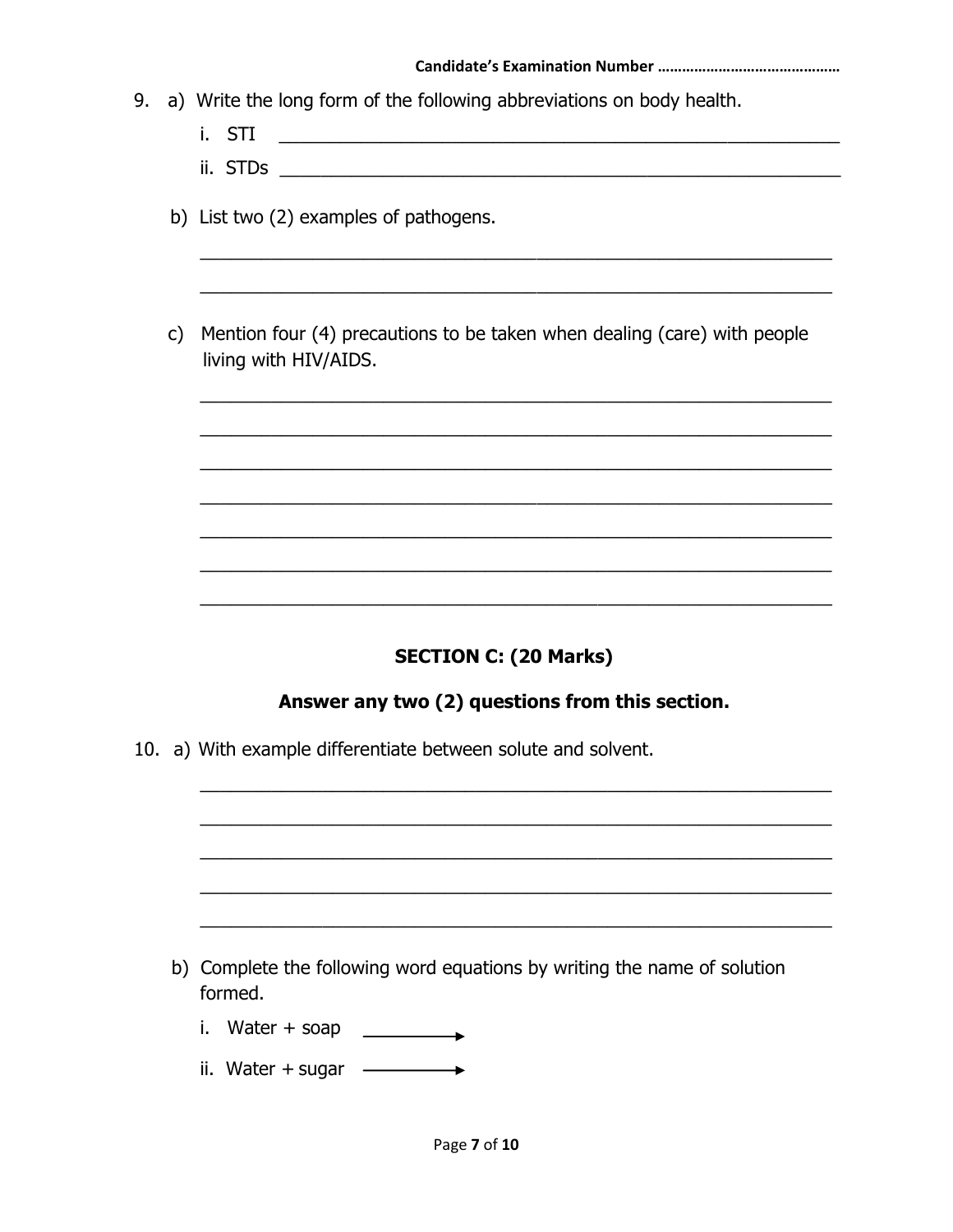| $\mathsf{C}$ | Explain briefly why a stone sink in water while a piece of wood float in<br>water |
|--------------|-----------------------------------------------------------------------------------|
|              |                                                                                   |
|              |                                                                                   |
|              |                                                                                   |

11. a) Draw the diagram to show the structure of the human brain and label fore brain, spinal cord and the skull.

b) Explain briefly the structure of human tongue.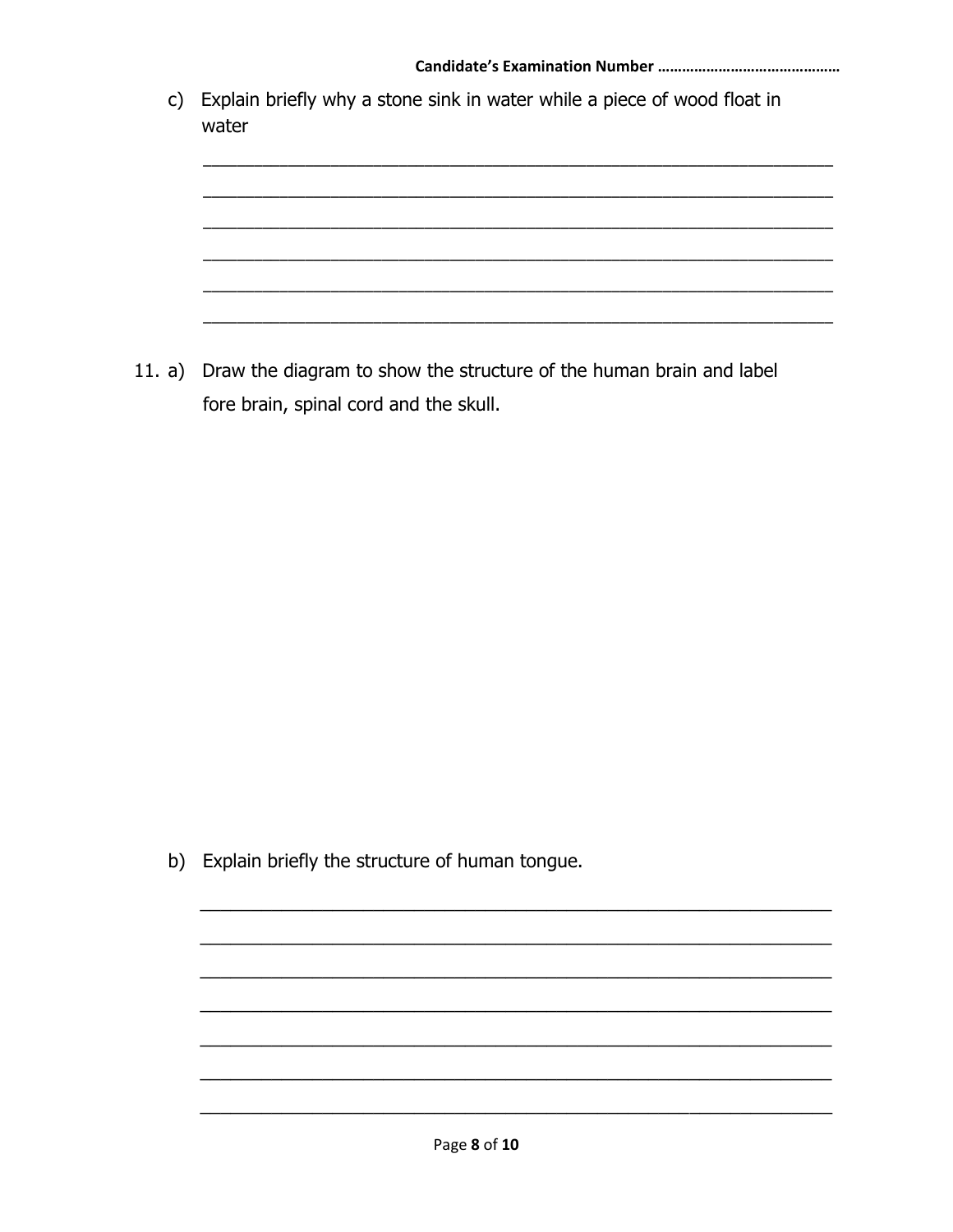|  | 12. a) i. Explain the term omnivorous animals.  |
|--|-------------------------------------------------|
|  |                                                 |
|  |                                                 |
|  |                                                 |
|  |                                                 |
|  |                                                 |
|  | ii. Give one (1) example                        |
|  |                                                 |
|  |                                                 |
|  | b) Explain four (4) threats to aquatic animals. |
|  |                                                 |
|  |                                                 |
|  |                                                 |
|  |                                                 |
|  |                                                 |
|  |                                                 |
|  |                                                 |
|  |                                                 |
|  |                                                 |
|  |                                                 |
|  |                                                 |
|  |                                                 |
|  |                                                 |